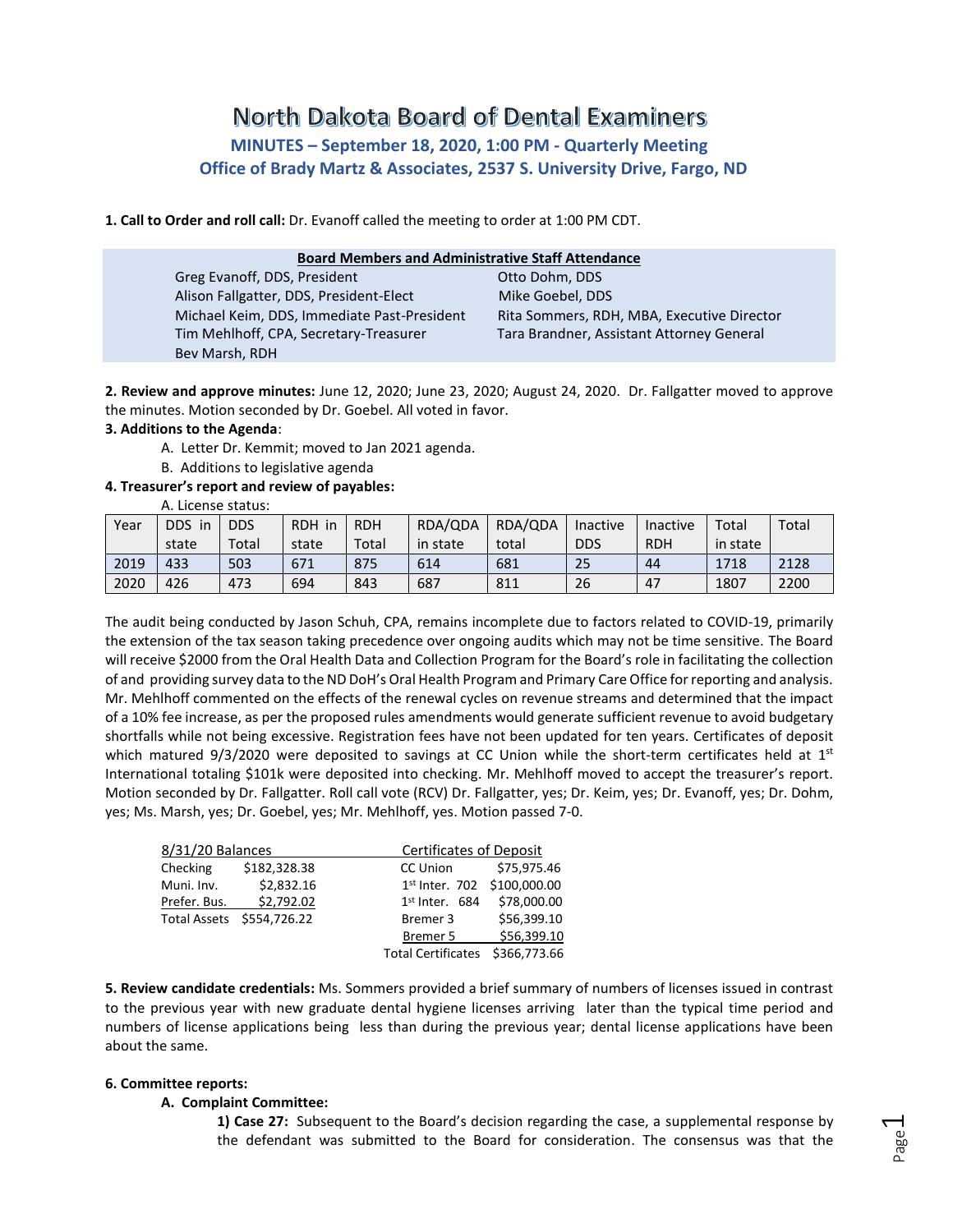supplemental response should be considered further review and opinion before reaching a conclusion. Ms. Sommers will request the information.

**2) Case 35**: The case was dismissed at the June, 2020 meeting. The complainant has submitted new information related to insurance coverage. Dr. Evanoff will send the additional information to the defendant and the Board will review the response at the next meeting.

**3) Case 37**: The Board will request a new response. Dr. Evanoff would like to receive more information. Information was insufficient. Dr. Dohm moved to dismiss the case. The motion was seconded by Dr. Fallgatter. Grounds for disciplinary action do not exist. RCV: Dr. Fallgatter, yes; Dr. Keim, yes; Ms. Marsh, yes; Dr. Goebel, yes; Mr. Mehlhoff, yes; Dr. Dohm, yes; Dr. Evanoff, yes. Motion carried 7-0.

**4) Case 38:** Dr. Fallgatter moved to send a letter of concern emphasizing that the patient be informed of their existing insurance coverage and whether or not it is in-network or out-ofnetwork. If a patient requests information regarding insurance coverages, the staff member providing the information has the obligation to be accurate and disclose the status of the office regarding the patient's insurance and if it is, or is not, "out of network." Accepting insurance as being "in-network" when it is not, lacks veracity and is misleading. The practitioner should not withhold the information from the patient. It is not a burden on the part of the practitioner to provide the correct information. Motion seconded by Dr. Goebel. Dr. Evanoff will send the communication. RCV: Dr. Fallgatter, yes; Dr. Keim, yes; Ms. Marsh, yes; Dr. Goebel, yes; Mr. Mehlhoff, yes; Dr. Dohm, yes; Dr. Evanoff, yes. Motion carried 7-0.

**5) Case 39**: Moved by Dr. Fallgatter and seconded by Dr. Keim to request clinical notes/further information. Discussion, more information is needed for the Board to make a determination. Dr. Evanoff will request the information and address the complaint again at the January, 2021 meeting. The motion was seconded by Dr. Keim. RCV: Dr. Fallgatter, yes; Dr. Keim, yes; Ms. Marsh, yes; Dr. Goebel, yes; Mr. Mehlhoff, yes; Dr. Dohm, yes; Dr. Evanoff, yes. Motion carried 7-0.

**6) Case 40:** The Board received an anonymous complaint regarding an employee who complained of feeling ill, and expressed feeling pressured to return to the workplace, eventually testing positive. Due to the nature of the anonymous complaint, the Board could not investigate further. Dr. Goebel moved to dismiss the case and Dr. Fallgatter seconded the motion. RCV: Dr. Fallgatter, yes; Dr. Keim, yes; Ms. Marsh, yes; Dr. Goebel, yes; Mr. Mehlhoff, yes; Dr. Dohm, yes; Dr. Evanoff, yes. Motion carried 7-0.

**7) Case 42:** The Board was concerned with an online sedation advertising complaint. Dr Goebel moved to initiate a complaint to further investigate and to send the letter with information received by the Board and request a response. Motion seconded by Dr. Fallgatter. RCV: Dr. Fallgatter, yes; Dr. Keim, yes; Ms. Marsh, yes; Dr. Goebel, yes; Mr. Mehlhoff, yes; Dr. Dohm, yes; Dr. Evanoff, yes. Motion carried 7-0.

**B. Anesthesia Committee:** Sedation and anesthesia site evaluations concluded were uneventful and successfully completed.

**C. CE Committee:** The CE Committee reported on the four dental audits completed. One practitioner failed to have evidence of JP/ethics CE. Dr. Fallgatter moved to send a letter of concern. Dr. Keim seconded the motion. RCV: Dr. Fallgatter, yes; Dr. Keim, yes; Ms. Marsh, yes; Dr. Goebel, yes; Mr. Mehlhoff, yes; Dr. Dohm, yes; Dr. Evanoff, yes. Motion carried 7-0. Ms. Marsh will send the communication. Generally, CE audits have shown licensees to be in compliance with CE requirements.

**D. Application Review Committee:** The Board reviewed the application of Breanna Gartner, RDH. Dr. Evanoff moved to grant the license, motion seconded by Dr. Fallgatter. RCV: Dr. Fallgatter, yes; Dr. Keim, yes; Ms. Marsh, yes; Dr. Goebel, yes; Mr. Mehlhoff, yes; Dr. Dohm, yes; Dr. Evanoff, yes. Motion carried 7- 0.

#### **E. Legislative Committee:**

**1) Aug 26, 2020 letter from ND Legislative Council:** The Board discussed the letter regarding prefiling of agency bills and the logistics, dates etc. The consensus of the Board is to focus on completion of administrative rules.

**2) Executive Order 2020-40 status:** The Order issued by Gov. Burgum remains in effect until the Governor issues a proclamation terminating the declared state of the emergency or the Governor places the board on notice regarding a termination date.

**3) Occupational Licensing meeting:** The Workforce Development Council assembled a workgroup of legislators and a cross-functional group of representatives of those affected by ND occupational licensing framework. Attendees identified barriers and opportunities for improvement and provided insight regarding occupational licensing.